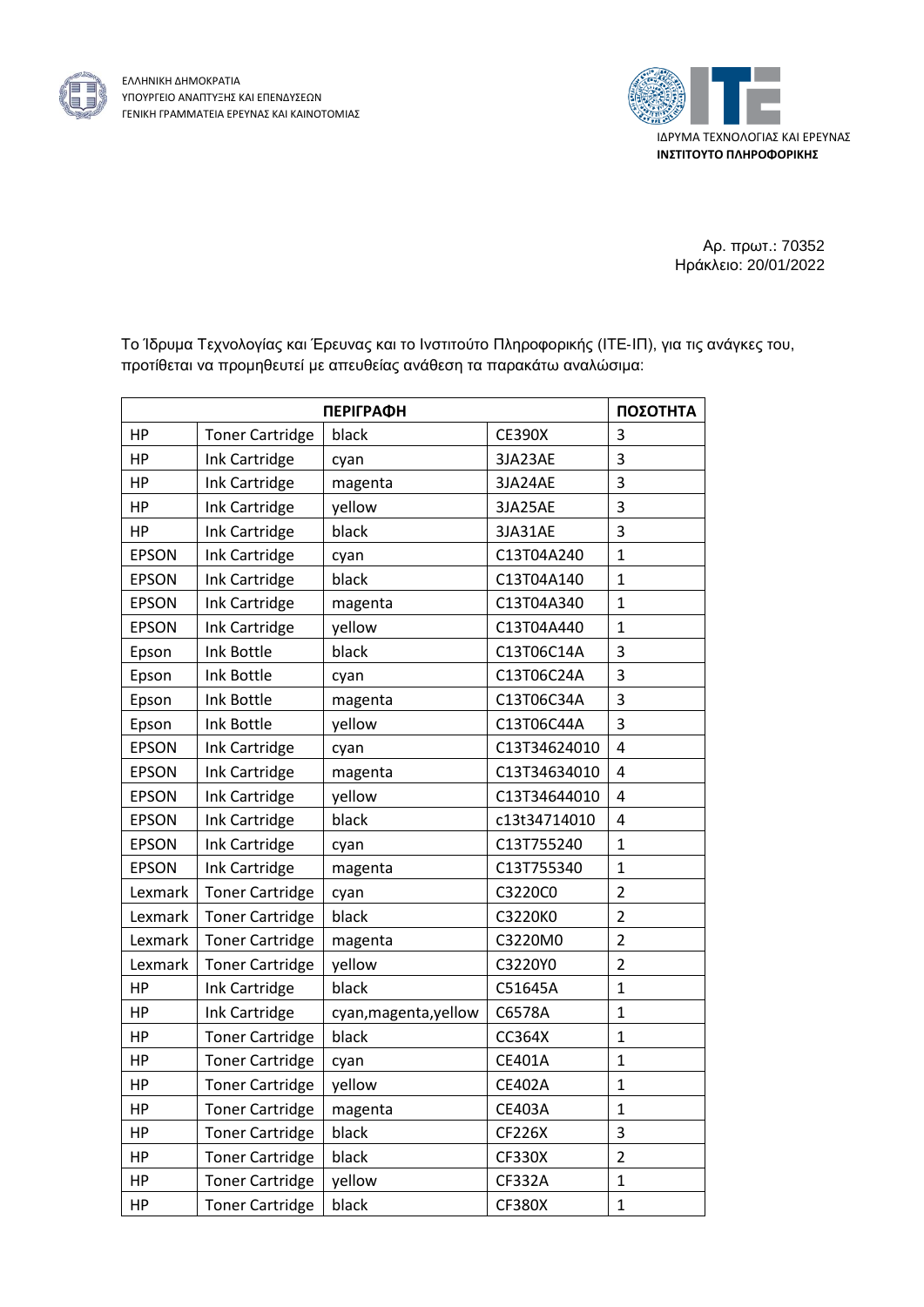



| HP        | <b>Toner Cartridge</b> | cyan    | CF381A          | $\mathbf{1}$   |
|-----------|------------------------|---------|-----------------|----------------|
| <b>HP</b> | <b>Toner Cartridge</b> | yellow  | CF382A          | $\mathbf{1}$   |
| HP        | <b>Toner Cartridge</b> | magenta | CF383A          | $\mathbf{1}$   |
| HP        | Ink Cartridge          | black   | CZ109A          | 4              |
| HP        | Ink Cartridge          | cyan    | CZ110A          | 4              |
| HP        | Ink Cartridge          | magenta | CZ111A          | 4              |
| <b>HP</b> | Ink Cartridge          | yellow  | CZ112A          | 4              |
| HP        | Ink Cartridge          | magenta | CZ135A          | $\overline{2}$ |
| HP        | Ink Cartridge          | black   | CZ133A          | $\overline{2}$ |
| HP        | Ink Cartridge          | cyan    | CZ134A          | $\mathbf{1}$   |
| HP        | Ink Cartridge          | yellow  | CZ136A          | $\overline{2}$ |
| HP        | Ink Cartridge          | cyan    | <b>F6U16AE</b>  | 5              |
| HP        | Ink Cartridge          | magenta | <b>F6U17AE</b>  | 5              |
| <b>HP</b> | Ink Cartridge          | yellow  | <b>F6U18AE</b>  | 5              |
| HP        | Ink Cartridge          | black   | LOS70AE         | 8              |
| OKI       | <b>Toner Cartridge</b> | yellow  | PN46508709      | $\overline{2}$ |
| OKI       | <b>Toner Cartridge</b> | magenta | PN46508710      | $\overline{2}$ |
| OKI       | <b>Toner Cartridge</b> | black   | PN46508712      | $\mathbf{1}$   |
| OKI       | <b>Toner Cartridge</b> | cyan    | PN46508711      | $\overline{2}$ |
| Epson     | Ink Bottle             | black   | C13T00S14A      | $\mathbf{1}$   |
| Epson     | Ink Bottle             | cyan    | C13T00S24A      | $\mathbf{1}$   |
| Epson     | Ink Bottle             | yellow  | C13T00S44A      | $\mathbf{1}$   |
| Epson     | Ink Bottle             | magenta | C13T00S34A      | $\mathbf{1}$   |
| Epson     | Ink Bottle             | black   | C13T03V14A      | $\overline{2}$ |
| Epson     | Ink Bottle             | cyan    | C13T03V24A      | $\overline{2}$ |
| Epson     | Ink Bottle             | yellow  | C13T03V44A      | $\overline{2}$ |
| Epson     | Ink Bottle             | magenta | C13T03V34A      | $\overline{2}$ |
| Kyocera   | <b>Toner Cartridge</b> | black   | <b>TK-5280K</b> | $\overline{2}$ |
| Kyocera   | <b>Toner Cartridge</b> | cyan    | <b>TK-5280C</b> | $\overline{2}$ |
| Kyocera   | <b>Toner Cartridge</b> | yellow  | <b>TK-5280Y</b> | 2              |
| Kyocera   | <b>Toner Cartridge</b> | magenta | TK-5280M        | $\overline{2}$ |
| Lexmark   | <b>Toner Cartridge</b> | black   | 74C2HKE         | $\mathbf{1}$   |
| Lexmark   | <b>Toner Cartridge</b> | cyan    | 74C2HCE         | $\mathbf 1$    |
| Lexmark   | <b>Toner Cartridge</b> | yellow  | 74C2HME         | $\mathbf{1}$   |
| Lexmark   | <b>Toner Cartridge</b> | magenta | 74C2HYE         | $\mathbf{1}$   |
| Lexmark   | <b>Toner Cartridge</b> | black   | 58D2U0E         | $\mathbf{1}$   |

Κριτήριο για την ανάθεση της προμήθειας είναι η χαμηλότερη τιμή. Χρόνος παράδοσης της προμήθειας είναι 20 ημέρες.

Οι προσφορές πρέπει να σταλούν με email στο procurement at ics dot forth dot gr έως την 27/01/2022 – 14:00